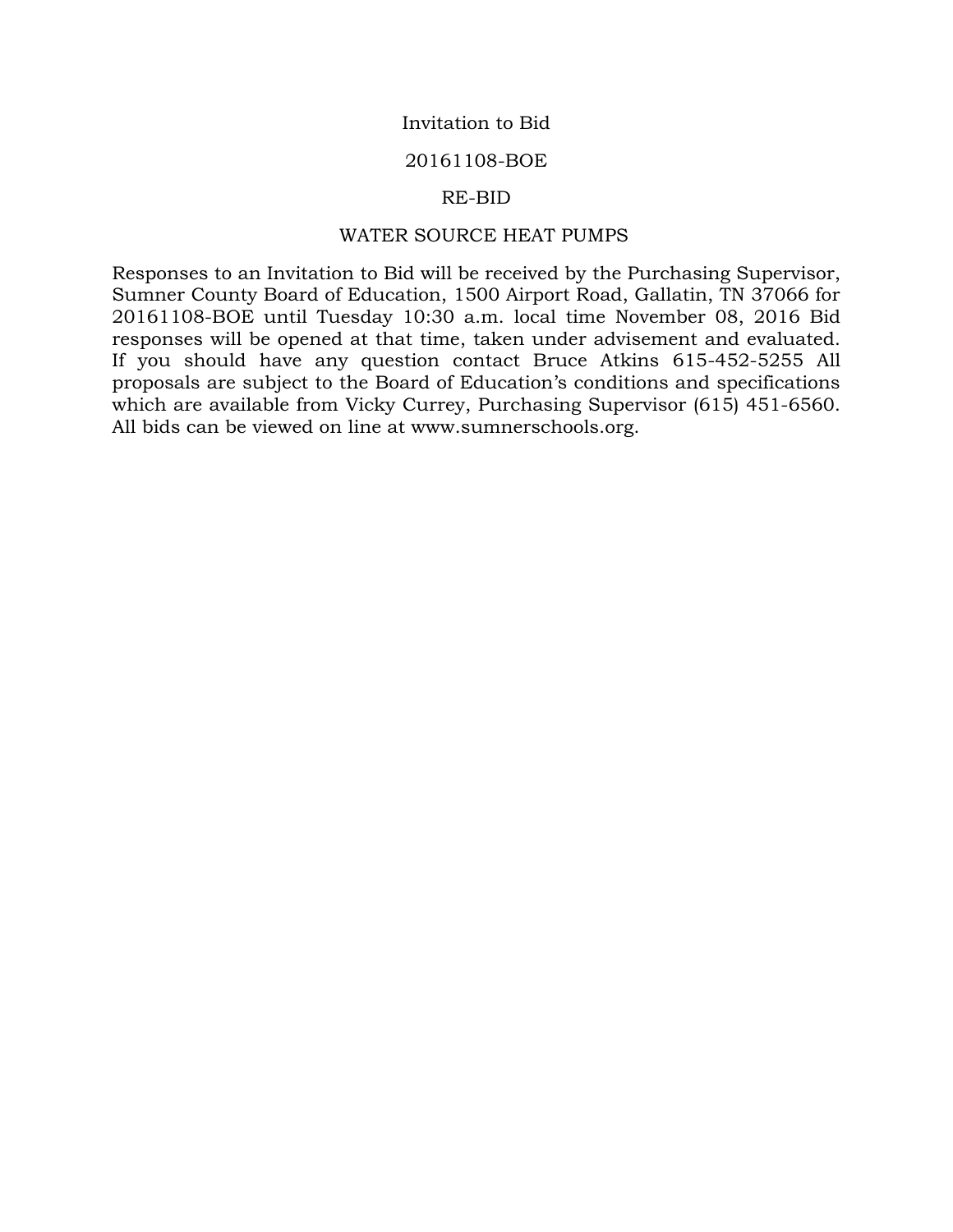#### **NOTICE TO RESPONDENTS**

Responses to an Invitation to Bid will be received by the Purchasing Supervisor in the SUPPORT SERVICE FACILITY CONFERENCE ROOM, Sumner County Board of Education, and 1500 Airport Road Gallatin, TN 37066. They will be received until **10:30 A.M. Local Time November 08 , 2016** for) Two (2) Water Source Heat Pumps at which time the responses will be opened, taken under advisement and evaluated. *BIDS WILL BE POSTED ON www.sumnerschools.org*

**GENERAL REQUIREMENTS AND CONDITIONS**

-------------------------------------------------------------------------------------------------------------------------------

- 1. The Sumner County Board of Education reserves the right to accept or reject any and/or all responses in whole or in part, and to waive informalities therein.
- 2. Any responses received after the scheduled closing time for the receipt for responses will not be considered.
- 3. If a mistake is discovered after the responses are received, only the Sumner County Board of Education may allow the respondent to withdraw the entire response.
- 4. Partial payments will not be approved unless justification for such payment can be shown. Terms will be net 30 days.
- 5. Payment will not be made until the said **Water Source Heat Pumps** are inspected and approved as meeting all specifications by persons appointed by the Sumner County Board of Education.
- 6. Responses submitted must be in a sealed envelope and marked on the outside as follows: **RESPONSE: 20161011-BOE Water Source Heat Pumps DEADLINE: Tuesday November 08, 2016 10:30 a.m.**
- 7. Facsimile responses will not be considered.
- 8. If a successful bidder violates any terms of their bid, the contract, school board policy or any law they may be disqualified from bidding for a period of two years for minor violations or longer for major violations. Bids from disqualified bidders will not be accepted during the period of disqualification.
- 9. Prices quoted on the response (if any) are to be considered firm and binding until the said (**Water Source Heat Pumps** are in the possession of the Sumner County Board of Education.
- 10. No purchase or contract is authorized or valid until the issuance of a Board Purchase Order in accordance with Board Policy. No Board Employee is authorized to purchase equipment, supplies or services prior to the issuance of such a Purchase Order.
- 11. Any deviation from these stated terms, specifications and conditions must be coordinated with and approved in writing by the Purchasing Supervisor, Vicky Currey (615) 451-6560.
- 12. All bids that exceed \$25,000 must have the Company Name, License Number, and Expiration Date thereof and License Classification of Contractor listed on outside of sealed envelope. As required by State of Tennessee Code Annotated 62-6-119.
- 13. The awarded bidder will be required to post a performance and payment bond in the amount of 25% of the contract price if it exceeds \$100,000 as stated by State of Tennessee Code Annotated 12-4-201.
- 14. If the project cost in excess of \$25,000 a performance bond must be secured by the requesting party in an amount equal to the market improvement value.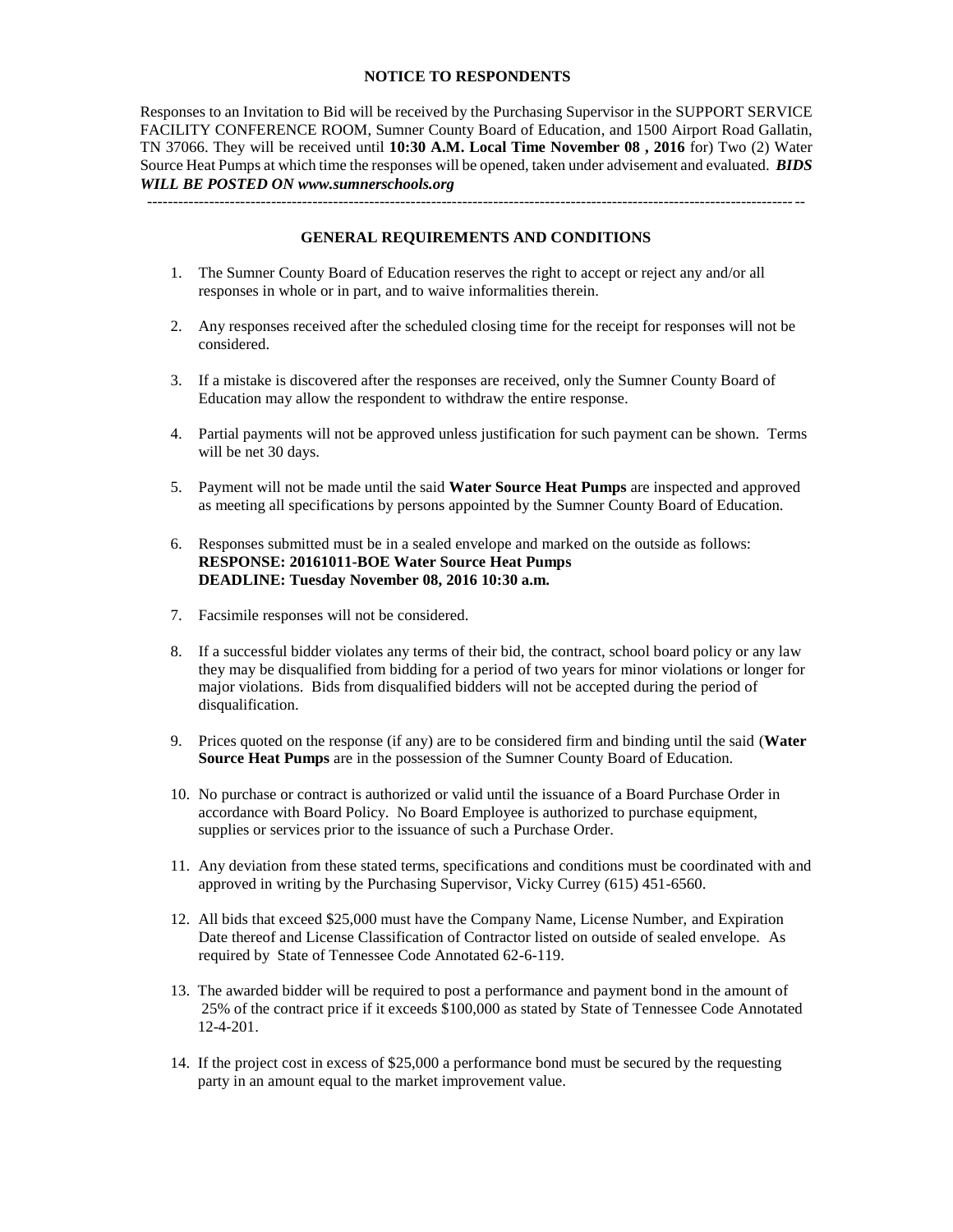# **SPECIFICATIONS**

## **Location –Guild Elementary School - Library Unit**

## **Equivalent or Equal To**

- $\triangleright$  Brand –McQuay
- > Model- LHP12 CK
- $\triangleright$  Serial #- 7YLO 7087 04
- Water Source Heat Pump
- $\geq$  208 Phase 3
- $\triangleright$  Extended Range
- $\triangleright$  Conventional Thermostat Interface
- $\triangleright$  Front Return
- $\triangleright$  Right Side water and Electric Connections
- Footprint- 55"W X29" DEPTH

## **Location – Guild Elementary School- Corridor Unit**

## **Equivalent or Equal To**

- $\triangleright$  Brand –McQuay
- Model-LHP12 CK
- $\triangleright$  Serial #- 7YG05086 03
- Water Source Heat Pump
- $\geq$  208 Phase 3
- $\triangleright$  Extended Range
- $\triangleright$  Conventional Thermostat Interface
- $\triangleright$  Rear Return
- $\triangleright$  Right Side water and Electric Connections
- > Footprint- 55"W X29" DEPTH